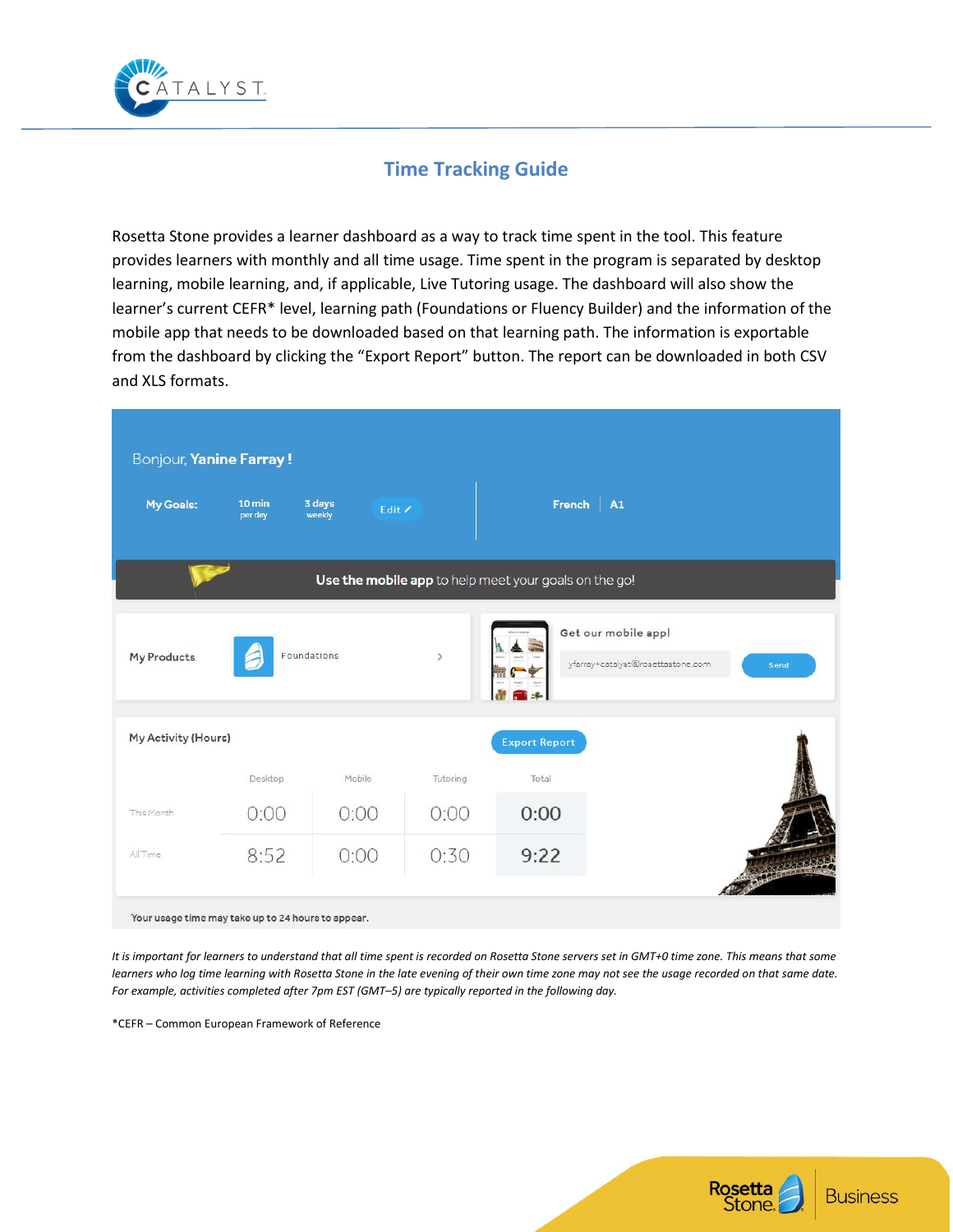

### **Catalyst is one solution with two learning paths:**

- Foundations (Novice learner everyday language)
- Fluency Builder (Advanced/Intermediate learner business, culture, geography, etc.)

In order to understand how the time is tracked in the system, check the product specific information below.

## **Foundations**

E-Learning: As soon as a learner opens an activity and accesses the language-learning content, the program will start recording usage. If, at any point during the activity, the "**pause button**" is clicked, the program will stop recording the usage. Likewise, if the learner returns to the home screen or Rosetta Stone Access Portal, the time will no longer be recorded.

Should someone ever repeat an activity in the program; the score will be replaced with the score received from the most recent attempt. The time spent in the program will be representative of the combined total usage.



### Extended activities (Play, Talk, Stories,

Phrasebook, Audio Companion): Time spent in **Extended Activity** time is calculated based on engaged interaction with the activities. A learner must be actively playing a game or reading a story for the program to document the usage. Time spent using the **Audio Companion™** is not added to the program usage report. The Audio Companion consists of supplemental content designed to reinforce learning that has already occurred.



|                     | <b>SUGGESTED ACTIVITY</b><br><b>Live Tutoring</b><br>Ready to schedule |                           |            | Schedule session                   |
|---------------------|------------------------------------------------------------------------|---------------------------|------------|------------------------------------|
| <b>EE</b> Show Mecu | UNIT3<br><b>Work and School</b>                                        |                           |            | $\sim$ $\sim$ $\sim$ $\sim$ $\sim$ |
|                     | Lesson 1                                                               | Lesson <sub>2</sub>       | Lesson 3   | Lesson 4                           |
|                     | Core Lesson                                                            | In Progress<br>41 correct |            | ٠<br>Resume                        |
| $\mathbb{J}$        | Pronunciation                                                          |                           | 10 minutes | Start                              |
| $\mathcal{S}$       | Writing                                                                |                           | 5 minutes  | Start                              |
| M                   | Vocabulary                                                             |                           | S minutes. | Start                              |
| 66                  | Grammar                                                                |                           | 10 minutes | Start                              |
| ×                   | Listening                                                              |                           | 10 minutes | Start                              |

Mobile application: Time spent in Foundations mobile app is counted towards the program usage report. Similar to the online Rosetta Stone account, usage is only tracked while learners are actively engaged in an activity in the application. Simply signing in and leaving the application open will not count as recorded usage.



Live Tutoring: Foundations records 30 minutes on the program usage report for each completed Live Tutoring session. In order for the Tutor to mark the session as "completed," a learner must attend at least 70% of the session